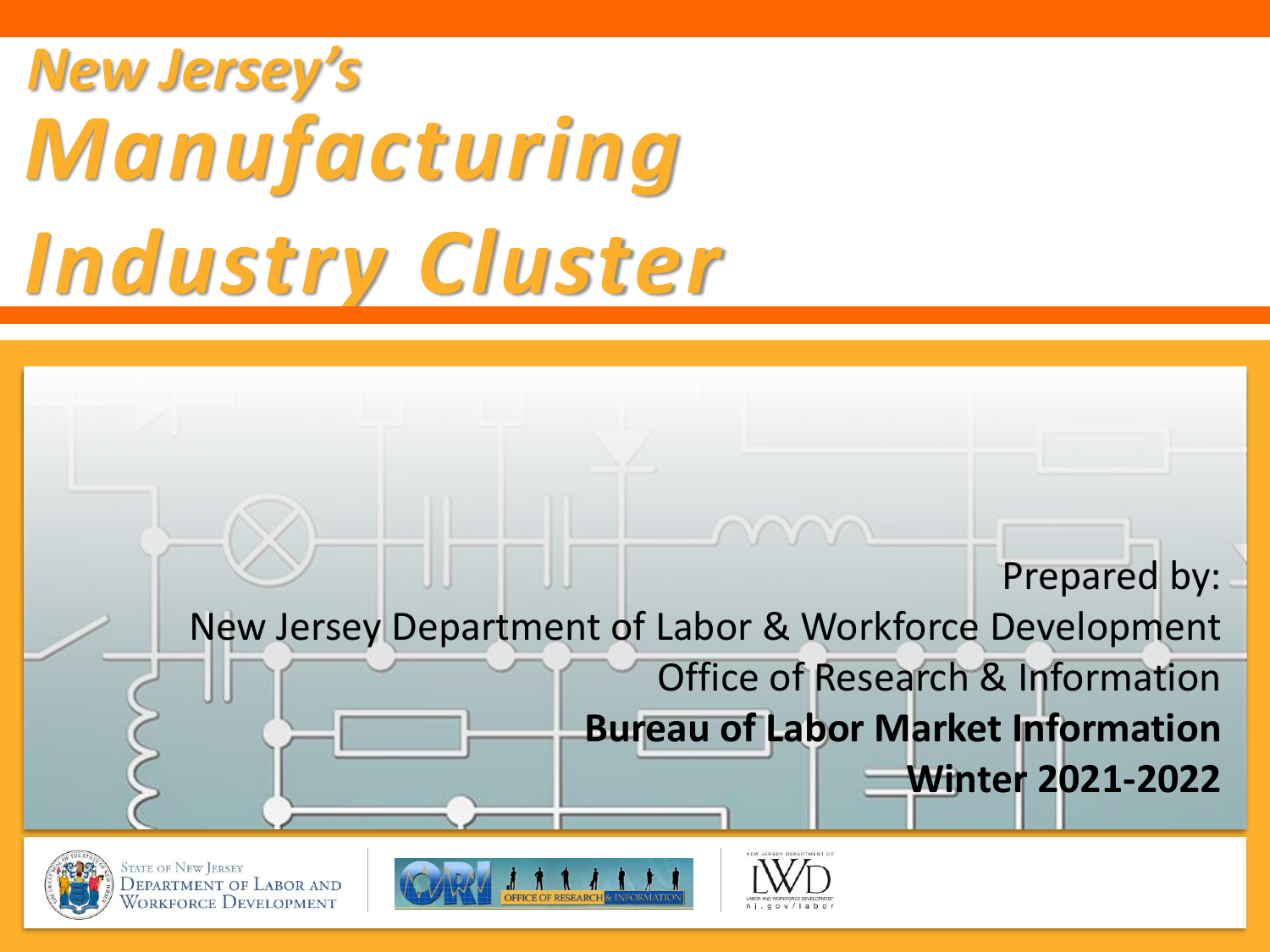## **New Jersey Manufacturing Highlights**

- \$54 billion to GDP in 2020, about 10.1 percent of all output
- Large chemical manufacturing employment base,  $5<sup>th</sup>$  behind only Texas, California, Illinois, and Ohio
- Great location offers access to consumers and transportation
- Average wages paid typically higher than most other industries
- \$20.3 billion in total wages in 2019, 8.6 percent of all wages paid
- Workforce trending older









Source: United States Bureau of Economic Analysis, GDP in Chained 2012 Dollars Quarterly Census of Employment and Wages, 2018 Annual Averages Current Employment Statistics, 2018 Annual Average Prepared by: New Jersey Department of Labor and Workforce Development December 2021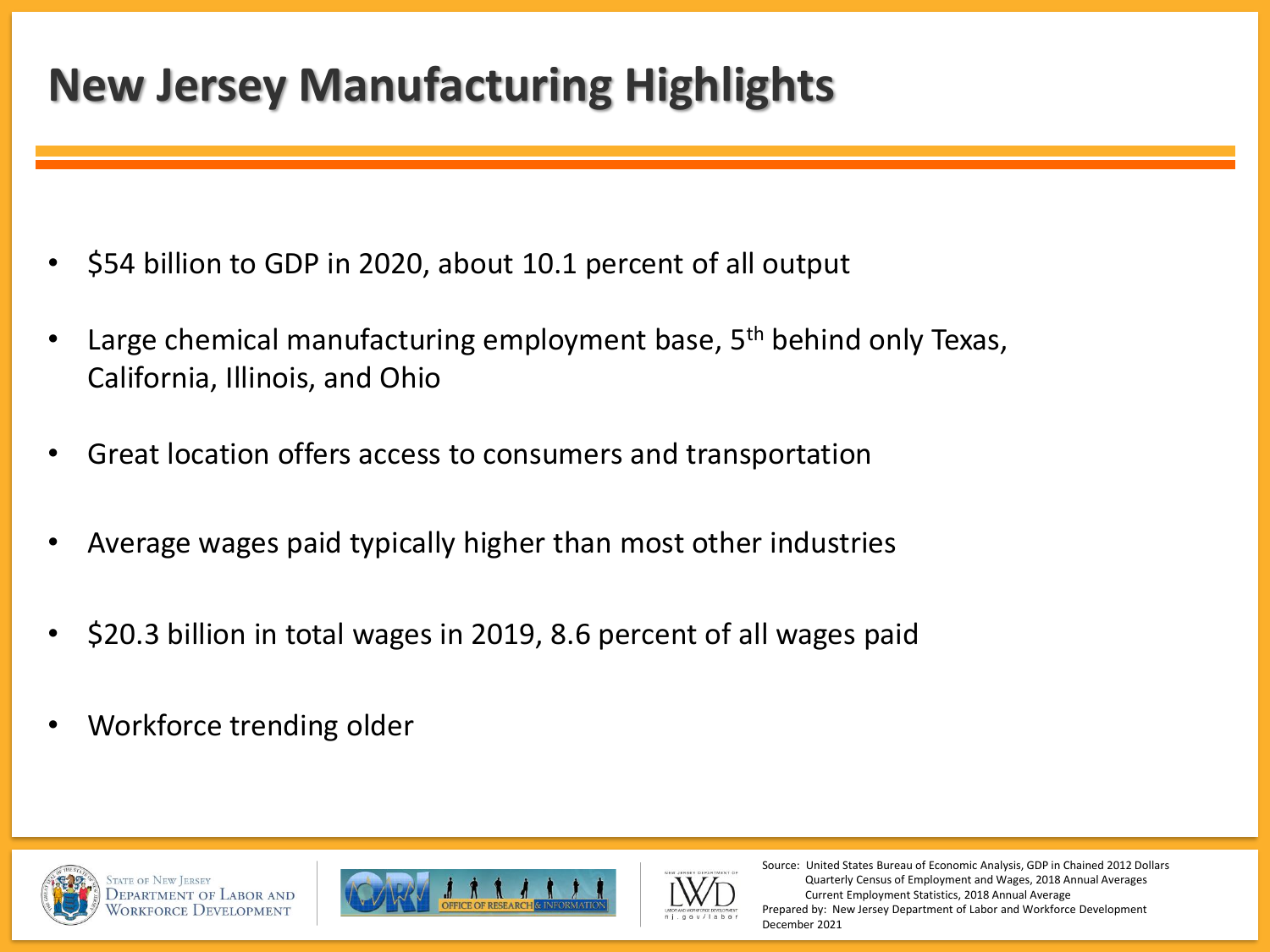### **New Jersey manufactures a wide range of products**









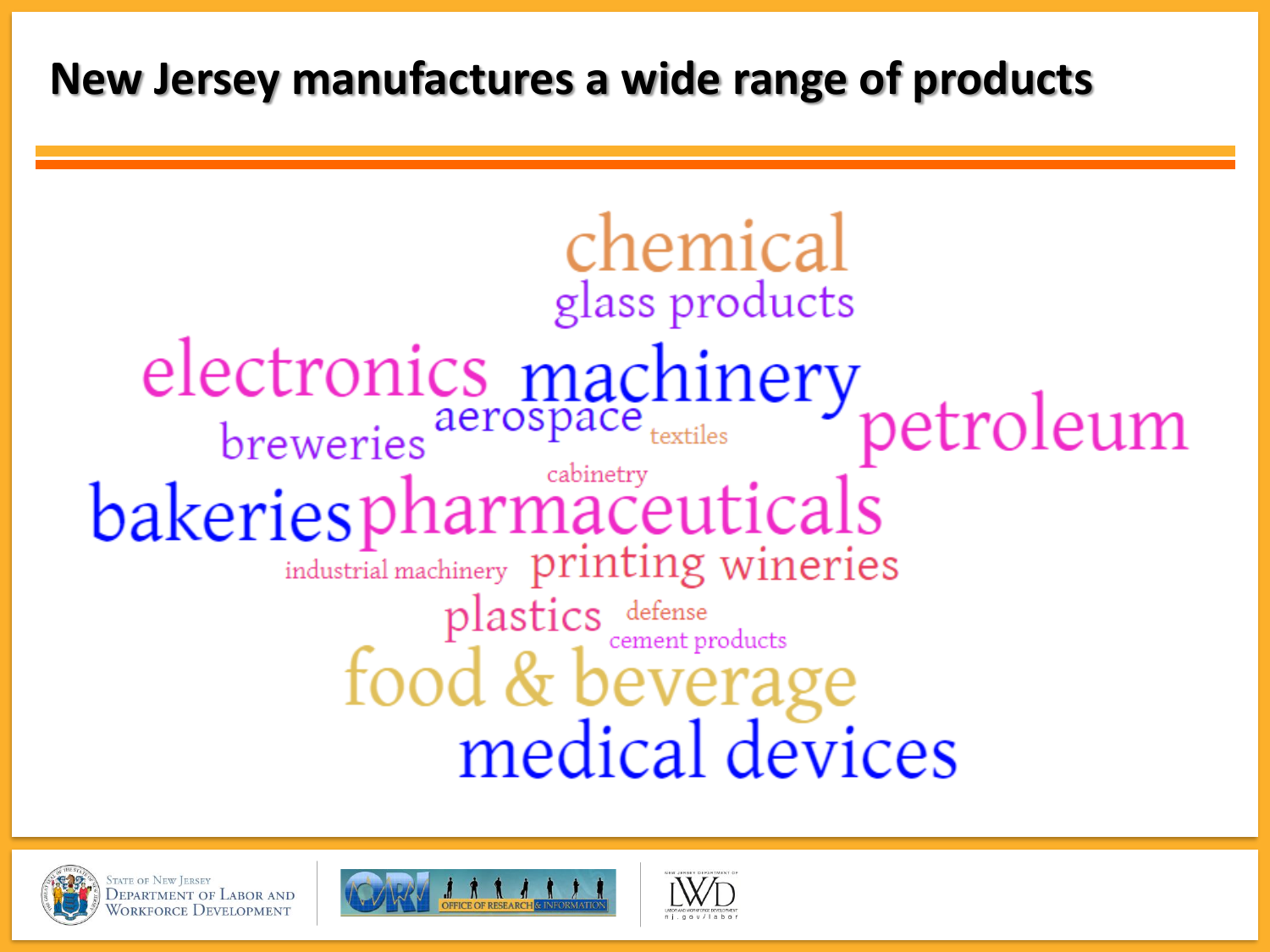## **GDP from Northeast & Mid-Atlantic states**



Gross Domestic Product Generated from Manufacturing

#### NJ 3rd contributing \$54 billion

Chemical manufacturing in tri-state area (NJ, NY & PA) 15 percent of US (nearly \$49 billion)







Source: United States Bureau of Economic Analysis, GDP in Chained 2012 Dollars Prepared by: New Jersey Department of Labor and Workforce Development December 2021

<sup>\$314</sup> billion in GDP, 14.5 percent of US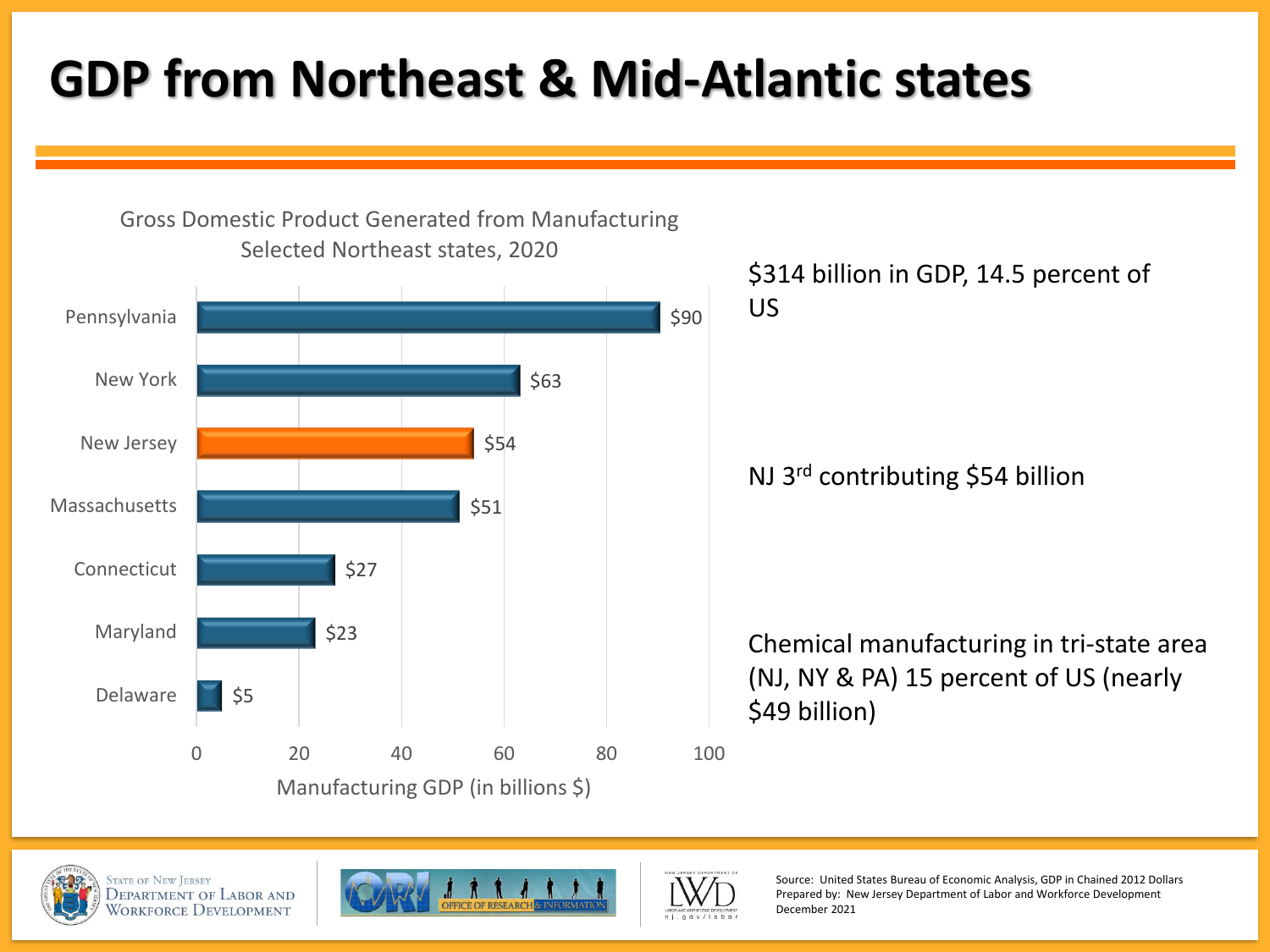## **Employment has been in decline for years, but the last few years have shown growth**

Employment in NJ down to 6.2 percent of total private employment in 2019 from 14.6 percent in 1990

Same trend in US, 16.2 percent down to 8.6

Steeper losses during recessions

Nearly 14,000 jobs lost in 2020 after six straight years of gains

Gray area denotes U.S. economic recession as defined by the National Bureau of Economic Research (NBER)









Source: NJLWD, Current Employment Statistics, Annual Averages Prepared by: New Jersey Department of Labor and Workforce Development December 2021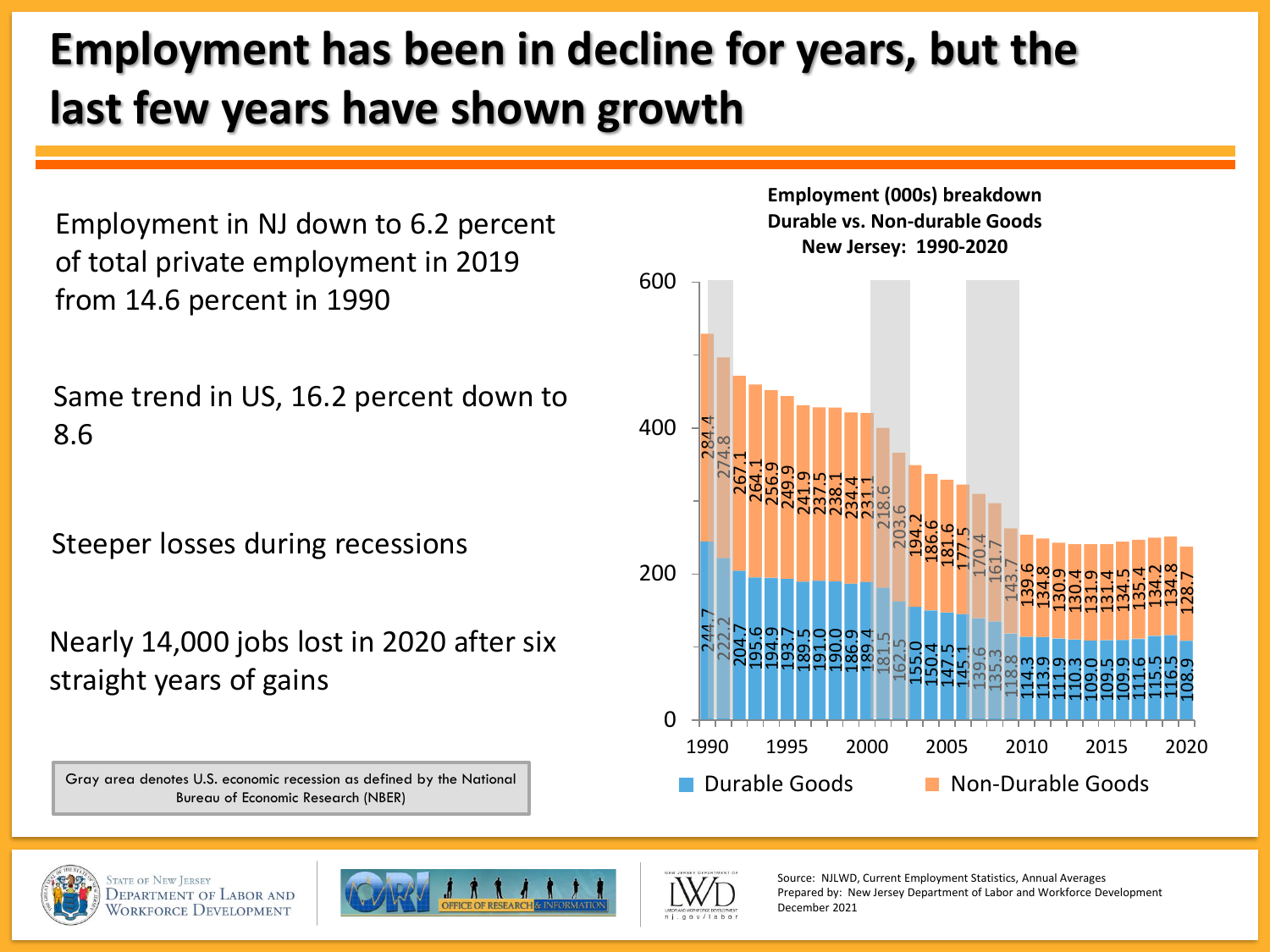#### **Employment in manufacturing is highly concentrated in New Jersey's most populous counties and along the Interstate 95 corridor…**

*New Jersey offers unique business advantages including:*

-40 percent of the US population within a day's drive, or around 100 million potential customers

-highly educated and very diverse workforce

-extensive transportation network includes land, air, and sea









Source: NJLWD, Quarterly Census of Employment and Wages, 2018 Annual Averages Prepared by: New Jersey Department of Labor and Workforce Development December 2021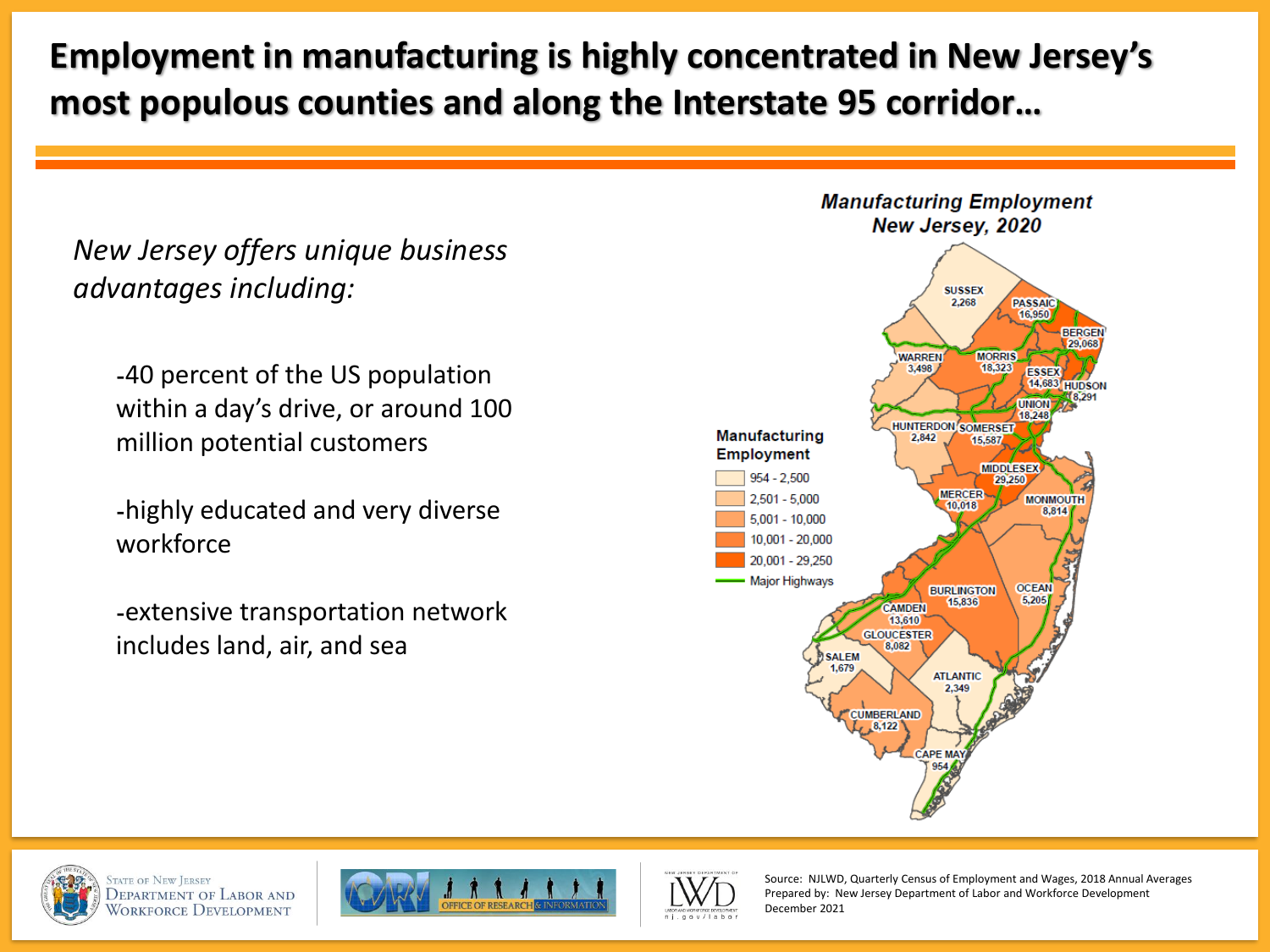## **Employment by occupation type**









Source: NJLWD, Occupational Employment Statistics Survey, May 2019 Prepared by: New Jersey Department of Labor and Workforce Development December 2021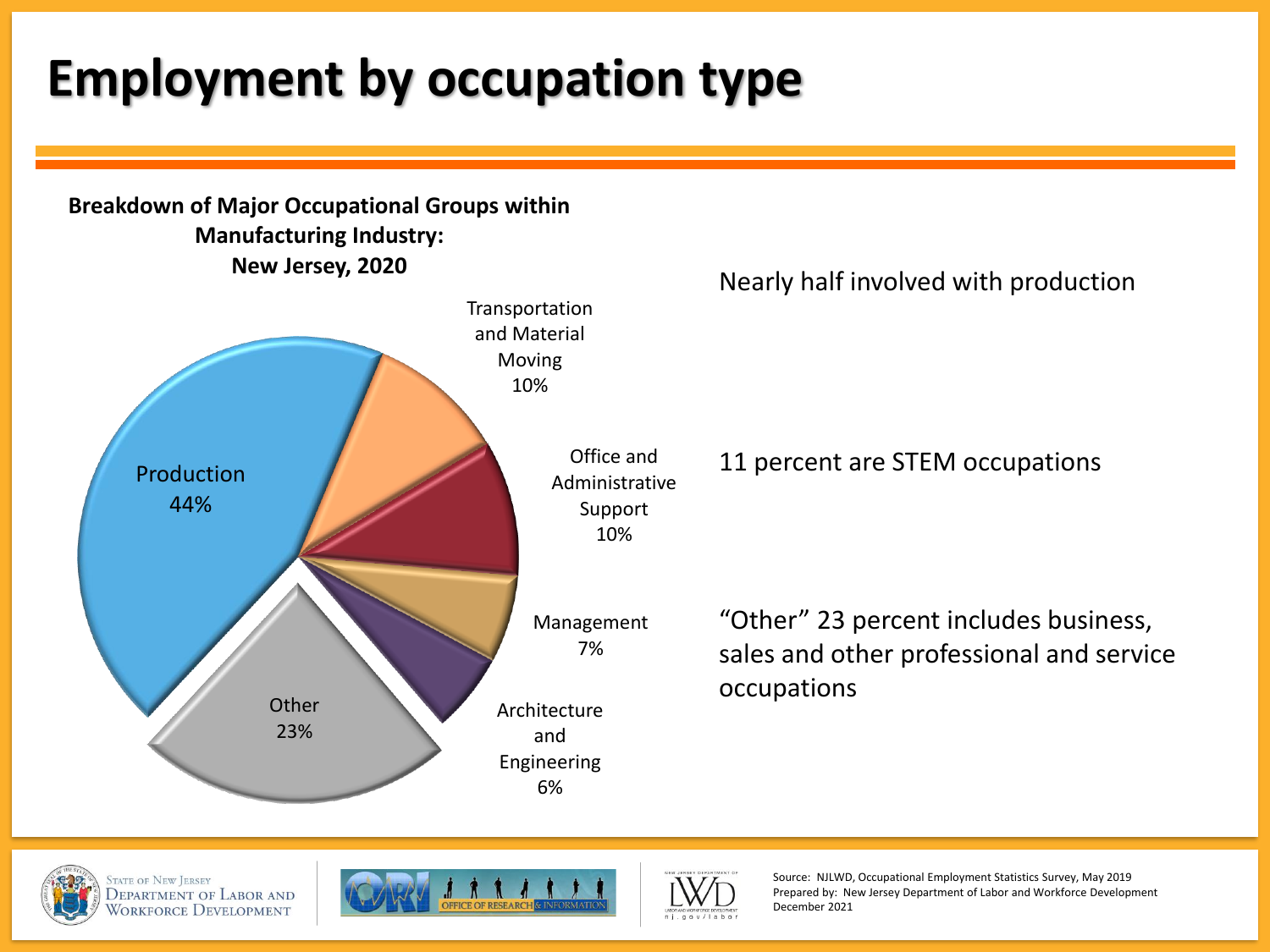## **Workforce has been aging for the last 20 years**









Source: United States Census Bureau, Quarterly Workforce Indicators Prepared by: New Jersey Department of Labor and Workforce Development December 2021